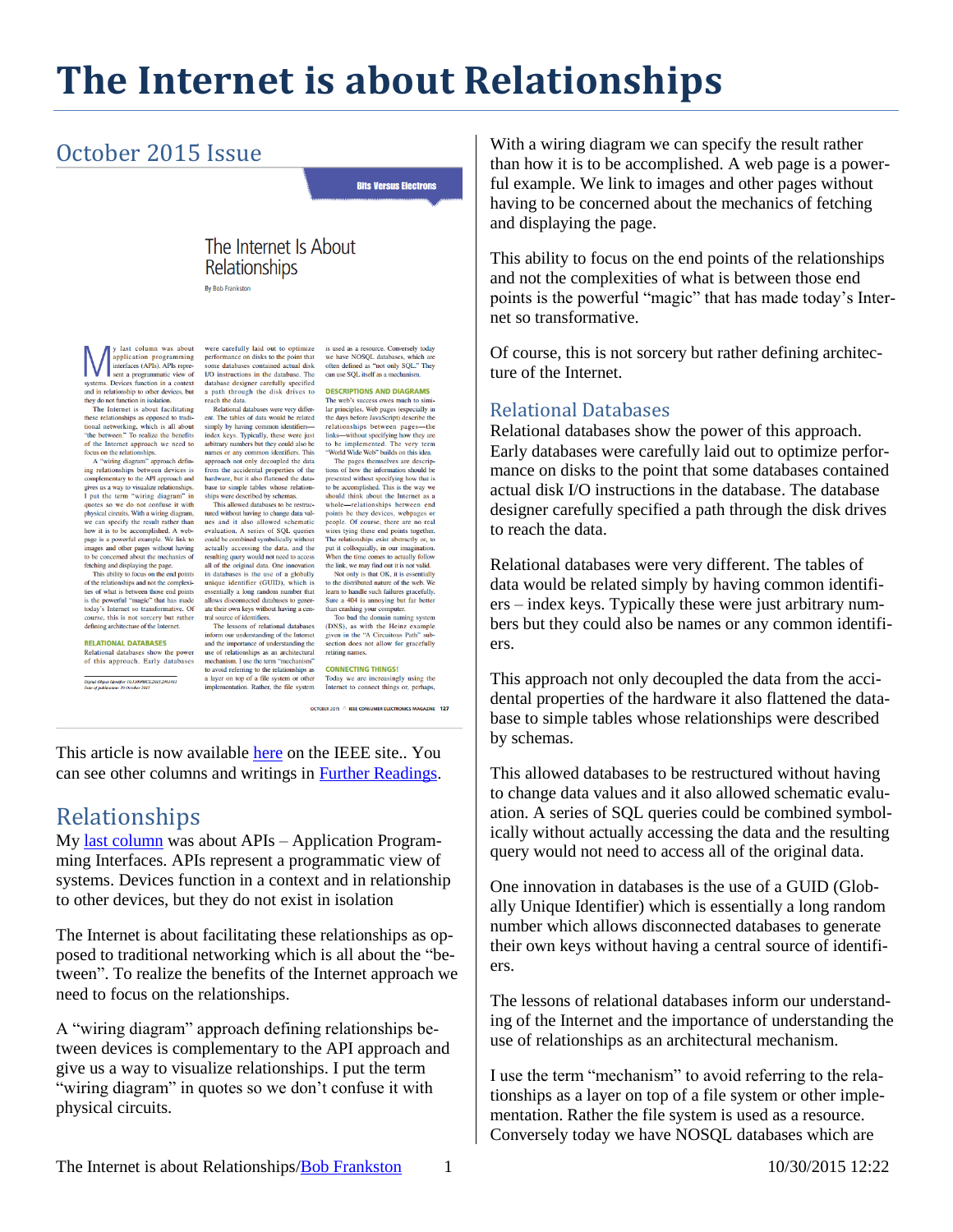often defined as "Not Only SQL". They can use SQL itself as a mechanism.

### Descriptions and Diagrams

The web's success owes much to similar principles. Web pages (especially in the days before JavaScript) describe the relationships between pages – the links – without specifying how they are to be implemented. The very term "World Wide Web" builds on this idea.

The pages themselves are descriptions of how the information should be presented without specifying how that is to be accomplished. **This is the way we should think about think about the Internet as a whole – relationships between end points be they devices, web pages or people.** Of course there are no real wires tying these end points together. The relationships exist abstractly or, to put it colloquially, in our imagination. When the time comes to actually follow the link we may find out it isn't valid.

Not only is that OK, it is essentially to the distributed nature of the web. We learn to handle such failures gracefully. Sure a 404 is annoying but far better than crashing your computer.

Too bad the DNS, as with the Heinz example (below), doesn't allow for gracefully retiring names.

### Connecting Things!

Today we are increasingly using the Internet to connect things or, perhaps, an Internet *of* Things. Looking at how we use connected things to control our home can give us insight into connecting things. The simplest example may be a light switch with a wire running to a light fixture. It is very easy to understand what is happening. It also easy to understand how to change the relationships by reconnecting the wire. Easy but inconvenient, and it is difficult to extend that wire very far.

Telephones were also connected by wires and we created an elaborate switching system to extend that wire across the world with operators at switchboards making connections. Later we automated by having pulse dialers driving stepping relays.

We can see the progression from the days when the number you dialed directly stepped relays that setup the circuits to today's phone system where numbers have become abstract identifiers that translate into circuit paths. That frees the phone numbers to act as relationship links.

In practice this means that people don't change their (cell) phone numbers when the move around. (I was going to add "within a country" but with T-Mobile and VoIP I no longer worry about getting a local SIM).

### A Circuitous Path

We need the same progression in understanding the Internet. The first step is an explicit and articulate understanding of the difference between a phone number as a network identifier and the use of phone numbers as end point identifiers totally apart from their use in laying out a circuit. In practice the phone number gets translated into a separate circuit identifier.

With the Internet the IP address is akin to the circuit identifier. It is used to map the path. This is most obvious in the split between the wide area and local portions of an address. In a 108.26.225.69 address typically the first three octets are the network number and the last octet represents the local address. IPv6 is the same though with a 64 bit prefix and a 64 bit local portion. If you move your device from one local network to another the address changes!

The problem is exacerbated by the use of NATs that enable an entire house to share a single public address. A device with a 192.168.0.1 address isn't even visible beyond the NAT. Thus you can't even use the address to find a path between the two end points.

While IPv6 reduces the need for such sharing of public addresses it doesn't provide stable addresses.

The DNS (Domain Naming System) is a distributed database of the identifiers we use to maintain stable relationships between end points but it is fundamentally flawed.

For one thing the looking up of names requires a connection to the root server at least periodically. The result is the IP address which also requires being issued from a central source if it is to be publically meaningful. If I'm not actively connected to a distant server I can't even reach my neighbor's server!

As with the use of Network Address Translators (NATs) to provide local IP addresses there are local name resolution techniques. Of course these share the same limitations as local addresses do.

I run into these limits when I try to use my FiOS mobile app to choose what is displayed on my TV. Often I get told that my video source (set top box) is not reachable. This happens if my controller (smart phone) has connected to the "wrong" network.

There are various ways to work around these problems. IPv6 provides a way to give each device a public address without a NAT. Rather than waiting for IPv6 many programs simply create a tunnel into a cloud service as a way to make themselves available.

Inarticulate work-arounds work as long as you stay within the standard use cases. We can treat a phone number as a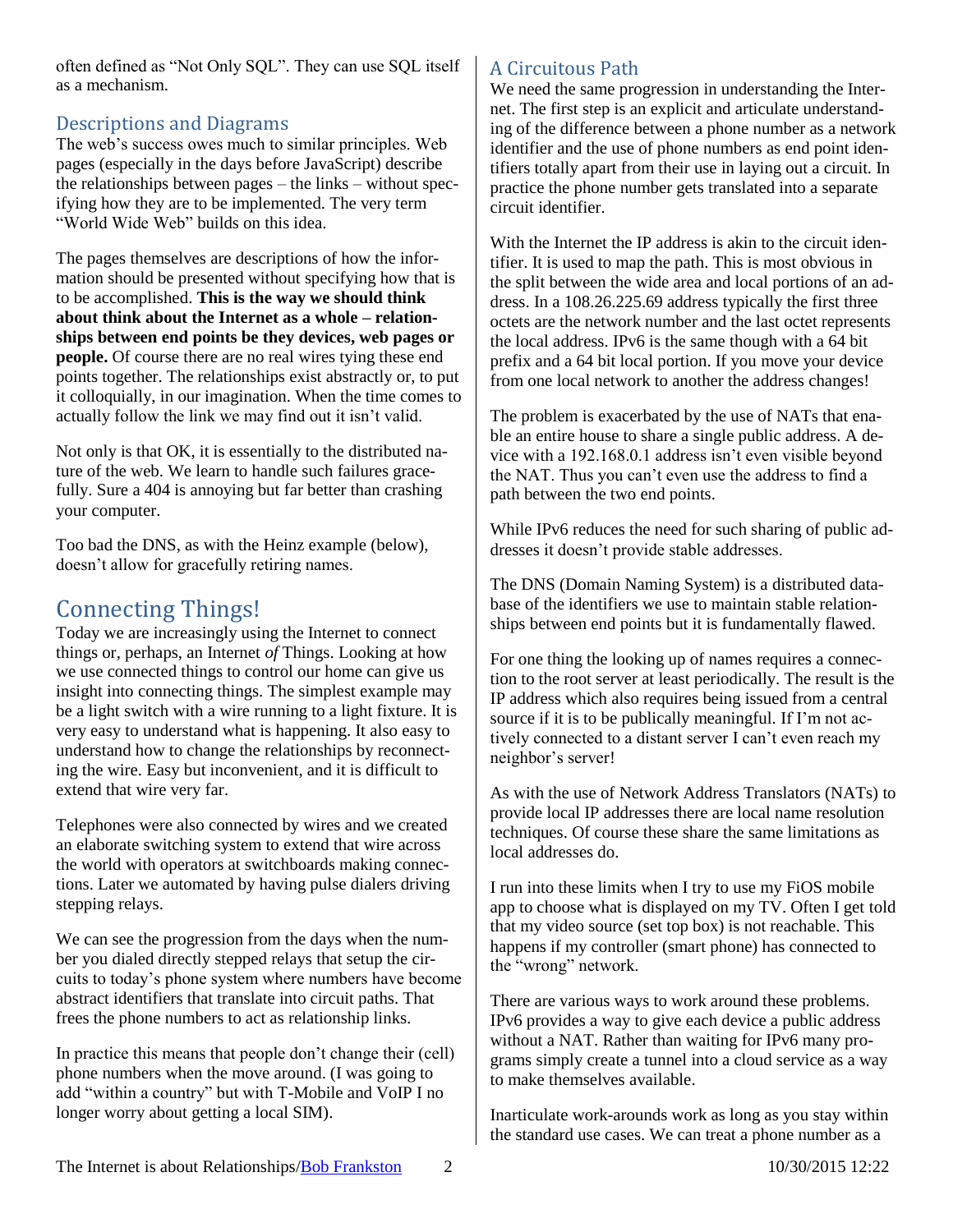stable identifier as long as we take care to port it when we change service providers. That's because we don't really own the phone numbers but instead get them assigned from a provider.

The DNS is supposed to provide the stable identifiers that hold the web (and the rest of the Internet) together. But we don't even own our identifiers. The registries deigning to lease us the names can impose whatever terms they want including setting arbitrary prices. If anything goes wrong including a late payment we lose our very identity?

From 2012 to 2014 Heinz used QR codes to link to sagsmightheinz.de. It then let the name lapse and it was picked up by a porn site! [\(http://goo.gl/98Wlwi\)](http://goo.gl/98Wlwi)

There are some extensions that allow for local names but, even then, we might not be able to find the printer next to the computers because it's on the "wrong" network.

We accept such a flawed system because it is reasonable network engineering. Today we need an approach that supports stable relationships rather than just making traditional networks function.

#### Social!

Let's not forget social relationships. We organize our world in terms of our relationships with other people. Yet when it comes to technology we tend to forget much of what we've learned and try to force people to conform to the technology.

Instead of appreciating the richness of trust relationships we impose a naive notion of security as if could hide behind the castle walls and be safe. We forget that networking is a social activity and view networking as a service as if we had to rely on providers to arrange dates and marriages.

## An Articulate Understanding

The use of phone numbers as stable identifiers arose from practice and the DNS was designed as an improvement on the mechanism used to manage IP addresses. Now that we've seen the power of working with relationships we are ready to build on that experience and approach relationships as a mechanism on their own terms.

The relationships are not a layer upon a networking infrastructure. Instead we need to see any available facilities as a resource. This is much like the routes we use to get from point A to point B. That route may only exist in our navigation device. The road "owner" is completely unaware that the route exists and if one road is blocked we choose another path.

Relationships are also abstract – I may have a "cousin" relationship with another person which exists even if I am not aware that I have a cousin.

To keep things simple we can start by focusing on the relationships between physical things with a single connection between a controller (like a light switch) and a destination (such as a light bulb). These relationships exist independent of whatever means we use to exchange messages.

As with the database example we can use self-selected identifiers, GUIDs. A pair of GUIDs defines the relationship as [A, B]. This is purposefully abstract in the same way that an IP packet is decoupled from its meaning – that meaning exists only outside the network. It is extrinsic.

This is sharply different from protocols such as UPnP which have class hierarchies and discovery built into a single mechanism. By tying the mechanisms together we limit ourselves to solving old problems rather than building a basis for the future.

Separating mechanism from policy gives us the ability to learn by doing. For example if we have present a capability token (as with OAuth) we can then experiment with policies to determine who is authorized. One simple way is a name/password or we may choose physical proximity as being sufficient.

#### Beyond Wires

The wiring diagram approach gives us a concrete way to understand and manage connected things. It's a very good way to approach applications like home control.

The concrete model is a starting point for a deeper understanding.

We can also think more abstractly. URLs, for example, represent connections between documents rather than things. We can also express abstract end points such as "all people named John Smith".

We use these concepts on a regular basis. When we change the association between a DNS name and an IP address we are changing bindings. **Binding** is a technical term and part of our articulate understanding of how to work with relationships.

Another technique is the use of references rather than copying data. We don't make copies of Wikipedia, we just pass URLs. Again, this is not just about computing. Companies are increasingly locating warehouses near the customers and sending around part numbers like ISBN codes rather than shipping the product. Those warehouse are caches for physical objects.